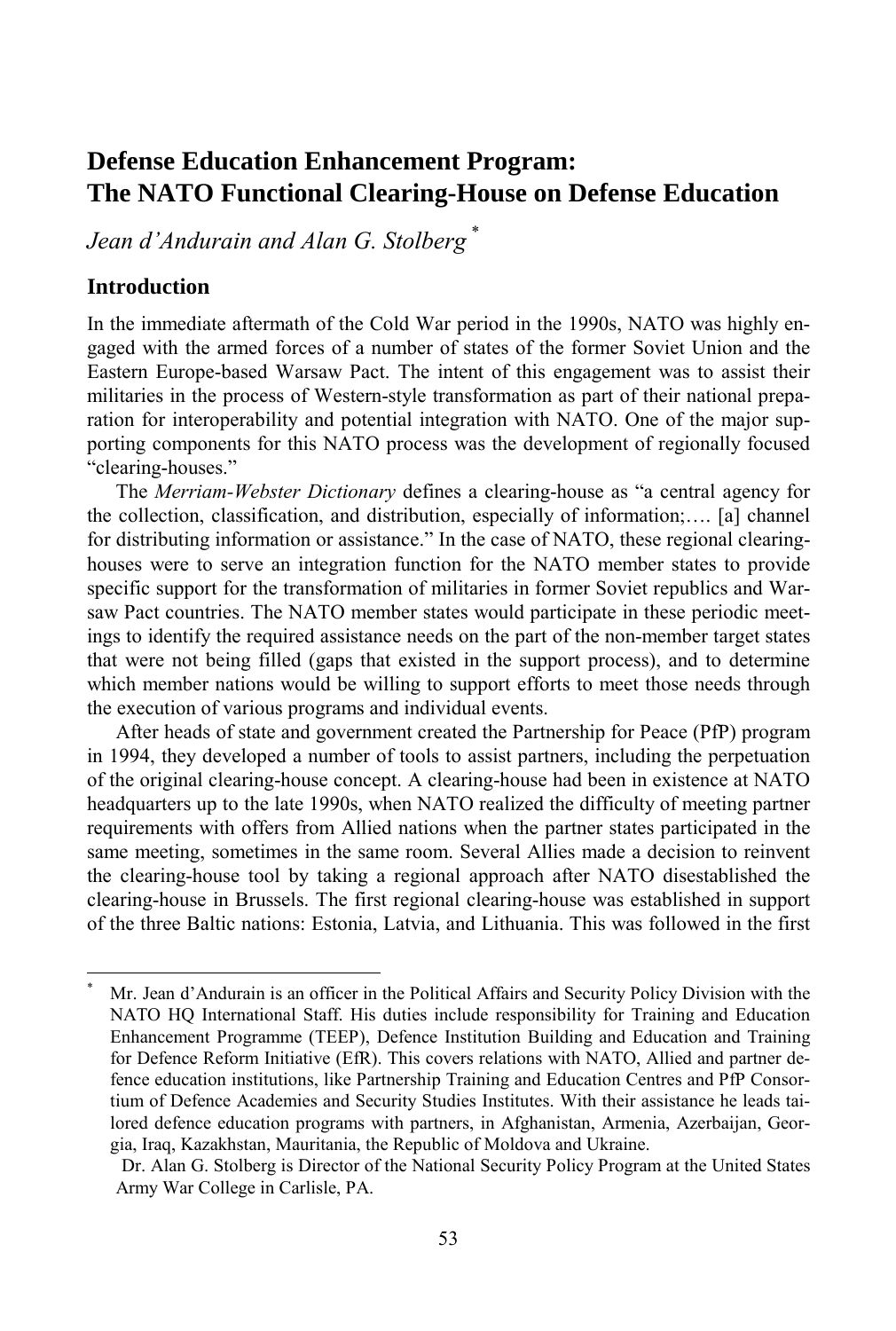#### THE QUARTERLY JOURNAL

l

decade of the twenty-first century by regional clearing-houses designated for Southeastern Europe (Balkan countries) and the Caucasus (Azerbaijan, Armenia, and Georgia, later joined by the Republic of Moldova). In addition, one clearing house exists solely to provide support to Ukraine. Over time, these regional clearing-houses have become critical security cooperation management tools for the Alliance in its effort to support the transformation of the armed forces in partner nations.

### **The Creation of the First Functional Clearing-House**

Until the mid-2000s, NATO support to partner states had primarily focused on the guidelines of the 1999 Training and Education Enhancement Program (TEEP), which was intended to promote interoperability "in the field." NATO defense reform efforts gained added momentum with the creation of the Partnership Action Plan on Defense Institution Building (PAP-DIB) at the 2004 Istanbul Summit. The PAP-DIB Action Plan outlines the specific goals that NATO and partner states want to achieve in the area of defense institution building. One of the functional subject areas in which NATO provided support since the mid-2000s, via the International Staff, was that of defense education. Defense education support was designed to address interoperability "of minds" – a set of common references, doctrines, and approaches to problem solving that would allow officers from different backgrounds to understand each other. NATO support for defense education is defined in the EAPC document, "Implementing the PAP-DIB: The Education & Training for Defense Reform Initiative - Guidelines for Development."<sup>1</sup> It has been reconfirmed by the Berlin decisions on partnerships and discussions at the 2012 Chicago Summit that identified the need for the further development of partner capacity through defense education. Through the adoption of the "Policy for a More Efficient and Flexible Partnership" in Berlin in 2011, NATO member states committed themselves to offering enhanced support to interested partners in order to develop their defense education and training capacities.

In coordination with the PfP Consortium of Defense Academies and Security Studies Institutes, the Partnership Training and Education Centers, as well as with specific Allied and partner defense education institutions, NATO is leading or supporting eight tailored Defense Education Enhancement Programs (DEEP) with defense education institutions. The first DEEP was initiated with Armenia in 2007. Today, it is open to all NATO partners. Armenia, Azerbaijan, Georgia, Kazakhstan, and the Republic of Moldova all benefit from it. While initially only addressing the needs of PfP nations, it has expanded to other partnerships: Mauritania, as a member of the Mediterranean Dialogue; Iraq, under the rubric of the "Structured Cooperation Framework"; and Afghanistan in the context of the "Enduring Partnership."

These DEEP initiatives have focused on support for curriculum and faculty development. As they became progressively more sophisticated in terms of the types of specific support that was desired on the part of the partner states' educational institutions, it

<sup>1</sup> NATO, EAPC(C)D(2006)0011: "Implementing the PAP-DIB: The Education and Training for Defense Reform Initiative – Guidelines for Development," 23 February 2006.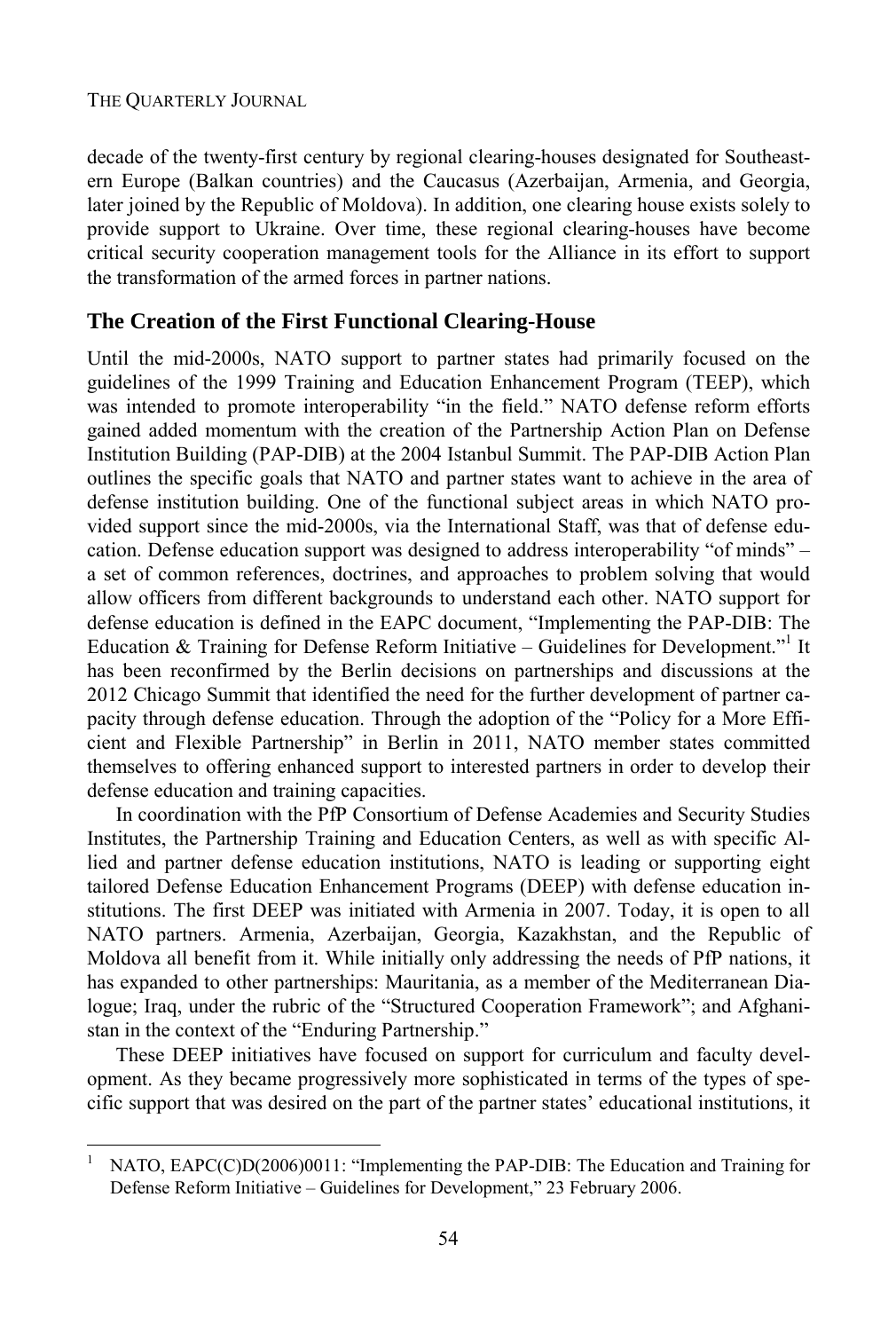became clear that it would become increasingly difficult to identify subject matter experts to execute all of the planned programs. By 2012, the participants in the DEEP process, led by the NATO International Staff, became convinced that a functional clearing-house for defense education would be required to facilitate the identification of these subject matter experts in curriculum and faculty development.

Working in conjunction with the United States, Romania, and Spain, together with the NATO Political Affairs and Security Policy Division (IS/PASP) of the International Staff, with the support of the International Military Staff (IMS), Allied Command Transformation (ACT), and the Military Cooperation Division (MCD) at SHAPE, the first donors' functional clearing-house on defense education took place on 13–14 September 2012 in Brussels. It was designed to serve as a forum to inform institutions and countries about the DEEP initiatives that NATO conducts in partnership with interested states. The clearing-house also created a coordinated effort for Allies and partners to align the defense education requirements contained in their partner cooperation plans with the defense education institutions within NATO that are most capable and appropriate to support these specific needs. Approximately sixty personnel, representing thirty-seven defense education institutions and NATO staff elements, drawn from twenty-two Allied and partner nations, participated in the two-day session.

# **Goals and Accomplishments of the First Functional Clearing-House on Defense Education**

The goals for the first functional clearing-house were to:

- Identify areas for future cooperation, including the filling of gaps in current DEEP initiatives
- Review lessons learned from Defense Education Enhancement Programs already in progress
- Institutionalize the idea of the functional clearing-house for future planning
- Determine what the meeting participants would like the clearing-house to be able to do in the future
- Reaffirm the premise underlying DEEP, that "education is key to interoperability."

It was determined that there is no best single solution or approach for how to conduct the clearing-house. There were many different potential solutions that would work for each country or institution. But since the point of the clearing-house is to share information and avoid the proliferation of custom-made solutions, all participants realized that they would have to work together. Working as a group, the clearing-house would identify needs that will need to be supported in the future. The clearing-house would conclude at the end of the meeting with an identification of which specific programs the participating countries or institutions were willing to support, and further guidance for the future of the clearing-house concept.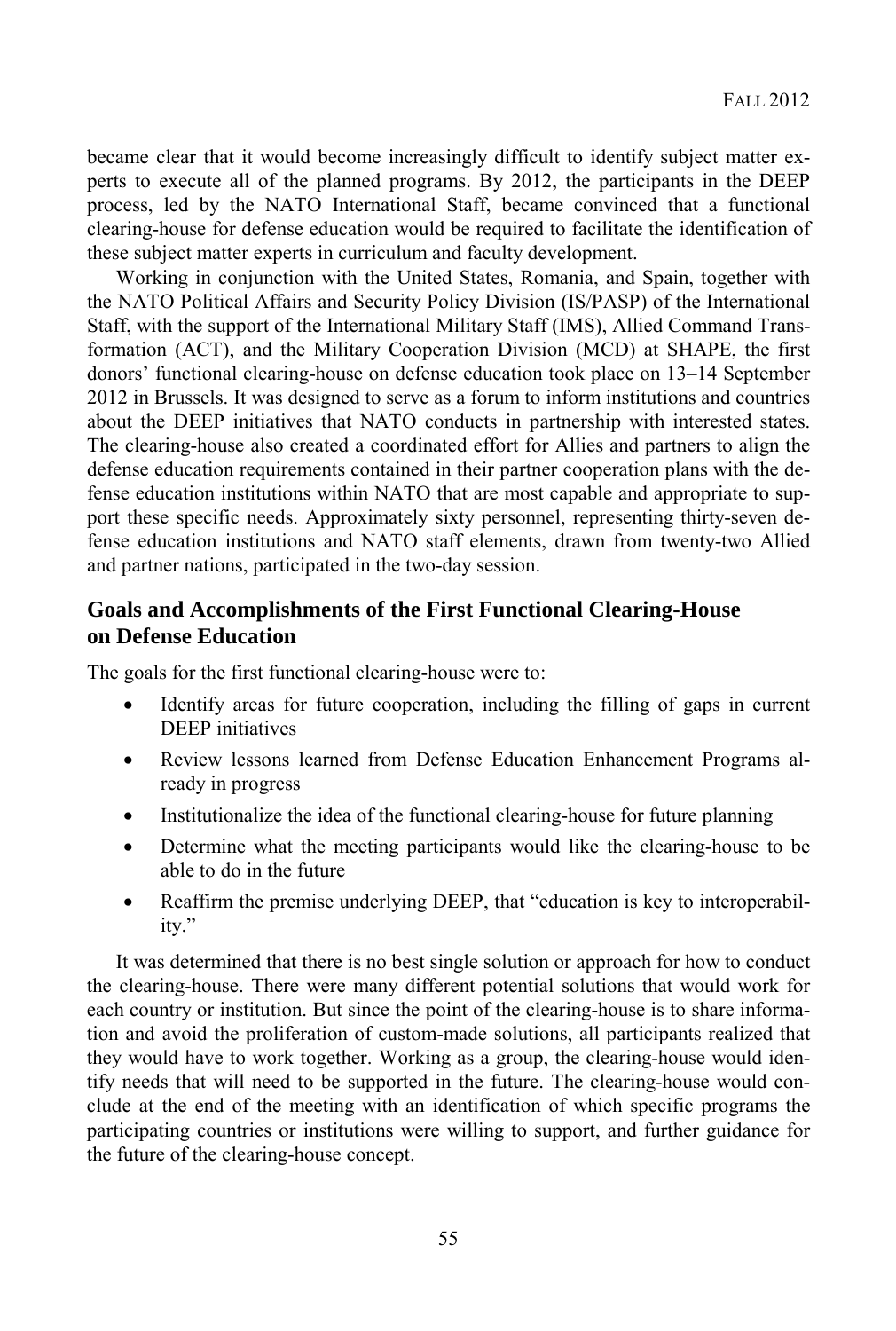#### THE QUARTERLY JOURNAL

The substantive focus for the clearing-house would be on the identification of how to support the professional military education needs of partners. This would include emphasis on:

- Development of curricula (what to teach)
- Development of a defense education program specifically designed for faculty (how to teach)
- Ensuring that the DEEPs are developed to meet the requirements/needs of partners
- Advising partners on how to develop their defense education programs as they evolve.

It was agreed that all programs would be demand-driven, and would begin with the partner stating their specific requirements and requesting support. Each DEEP is different from every other DEEP, and must be tailor-made for each individual defense education institution and country. To be successful, the subject matter experts required for the execution of the individual supporting activities must have the necessary academic expertise and be provided by someone who has a permanent appointment outside the structure of the DEEP initiative that finds this particular work to be intriguing. This position in the DEEP should be like a side job, and must have the support of the subject matter expert's institution. They will receive travel money, but no stipends or honoraria. The partner is initially asked to identify their requirements, which is followed by the development of a long-term plan of cooperation and follow-on execution. To execute the plan, the appropriate academic subject matter experts are recruited from a variety of defense education institutions. Examples of success include the program conducted in Kazakhstan to support changes that have been implemented in the National Defense University in teaching methodology; the initiative in Moldova for the implementation of new curricula aligned with the criteria created by the Bologna Process; and a program in Armenia focused on the development of a concept for military education and training.

It was also determined that the PfP Consortium plays a critical role in support of most of the DEEPs because of its capacity to serve as a forum and executive agent for defense programs. In addition, all cooperation relationships must be coordinated very closely with ACT, the International Military Staff (IMS), the Military Cooperation Division (MCD), U.S. European Command (EUCOM), U.S. Central Command (CENT-COM), the George C. Marshall European Center for Security Studies, the Near East/ South Asia Center for Strategic Studies, etc. The programs are financed by significant contributions from the U.S., with additional funding from NATO and Norway. Money also comes from the institutions themselves. Undoubtedly these tailor-made programs have been successful, but there is a need to institutionalize this entire process. The clearing-house is the means to do this, especially as it becomes critical to recruit more and more experts because of the increasing demand for DEEPs. In all likelihood, the programs will continue to grow as defense education institutions become more sophisticated and as the requests for more events and programs increase, thus requiring more and more contributions of support.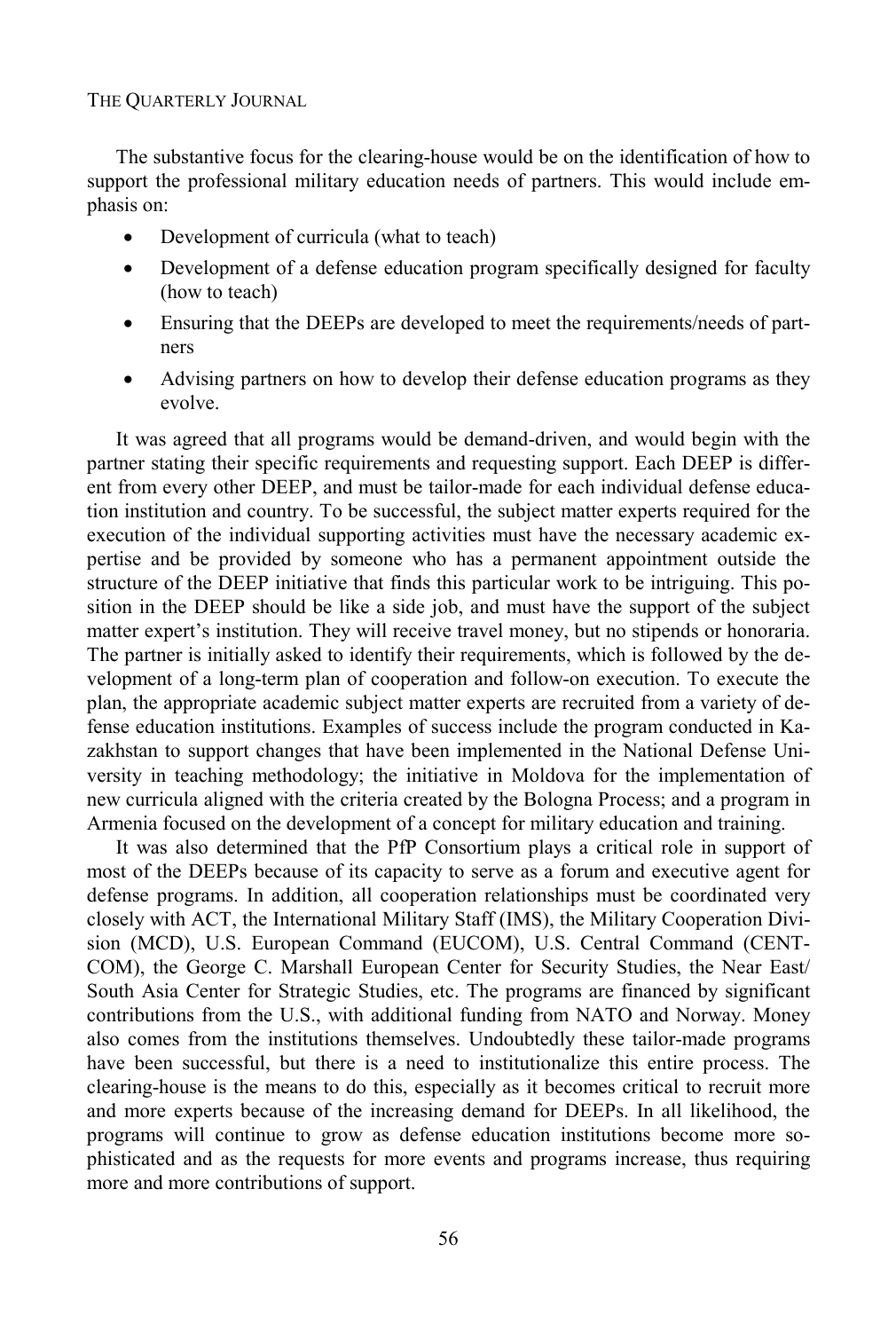Once the guidelines were established, briefings took place on the status of the eight current DEEP initiatives that NATO was conducting. For each one, the historical background for the individual program was provided, to include goals that had been established for that specific program and the individual events that had already been executed in support of the related defense education institutions. The assessed effectiveness of the events that had already been conducted was also addressed. This was followed by a description of the support needed for each DEEP initiative that had yet to be fulfilled – the remaining gaps in the ongoing programs. Once the briefings concluded, each nation and/or professional military education (PME) institution participating in the clearinghouse was provided the opportunity to comment on their willingness to commit support for that particular DEEP initiative. As an example, some member countries or PME institutions stated that they already had been and wanted to continue supporting the defense education institutions for the country in question. Participants would also identify events or programs that they would like to be involved in with their subject matter experts. Many of these activities were those that had no prior specific commitment for execution and, with these gaps now being filled, would permit many DEEP efforts to move forward. This was the case for both curriculum transformation and faculty development support, as well as for English language training.

### **Conclusions**

l

It has become clear that each supported country or defense education institution must determine its own requirements for assistance. This is the basis of a demand-driven policy, because it will determine how much of the provided support is in response to clearly articulated needs, as opposed to how much a DEEP advocates its own objectives. An emphasis on demand-driven activities is particularly important in the initial stages of a DEEP initiative because it helps to create confidence on the part of the partner that the DEEP is a *support* effort for the host, rather than an effort that *dictates* to the host. As time goes on, the partner country typically becomes more flexible and receptive to new ideas.

There are additional resources available to the DEEP efforts. These include a guide on "Western"-style curricula, titled the "Generic Officer Professional Military Education Reference Curriculum," as well as the "Partnership Action Plan on Defense Institution Building Reference Curriculum."<sup>2</sup> Both documents can be used as model curricula for specific PME institutions.

The DEEP concept can also be expanded to include events and projects that promote issues such as gender equality and facilitating greater involvement of the DEEP country within NATO. Also, as an expansion of the DEEP concept, it can now support in-coun-

<sup>2</sup> NATO, "Generic Officer Professional Military Education Reference Curriculum," 21 September 2011; available at www.nato.int/nato\_static/assets/pdf/pdf\_topics/20111202\_Generic-Officer-PME-RC.pdf. The "Partnership Action Plan on Defense Institution Building Reference Curriculum" is available at www.nato.int/nato\_static/assets/pdf/pdf\_2009\_09/20090908\_PAB-DIB\_en.pdf.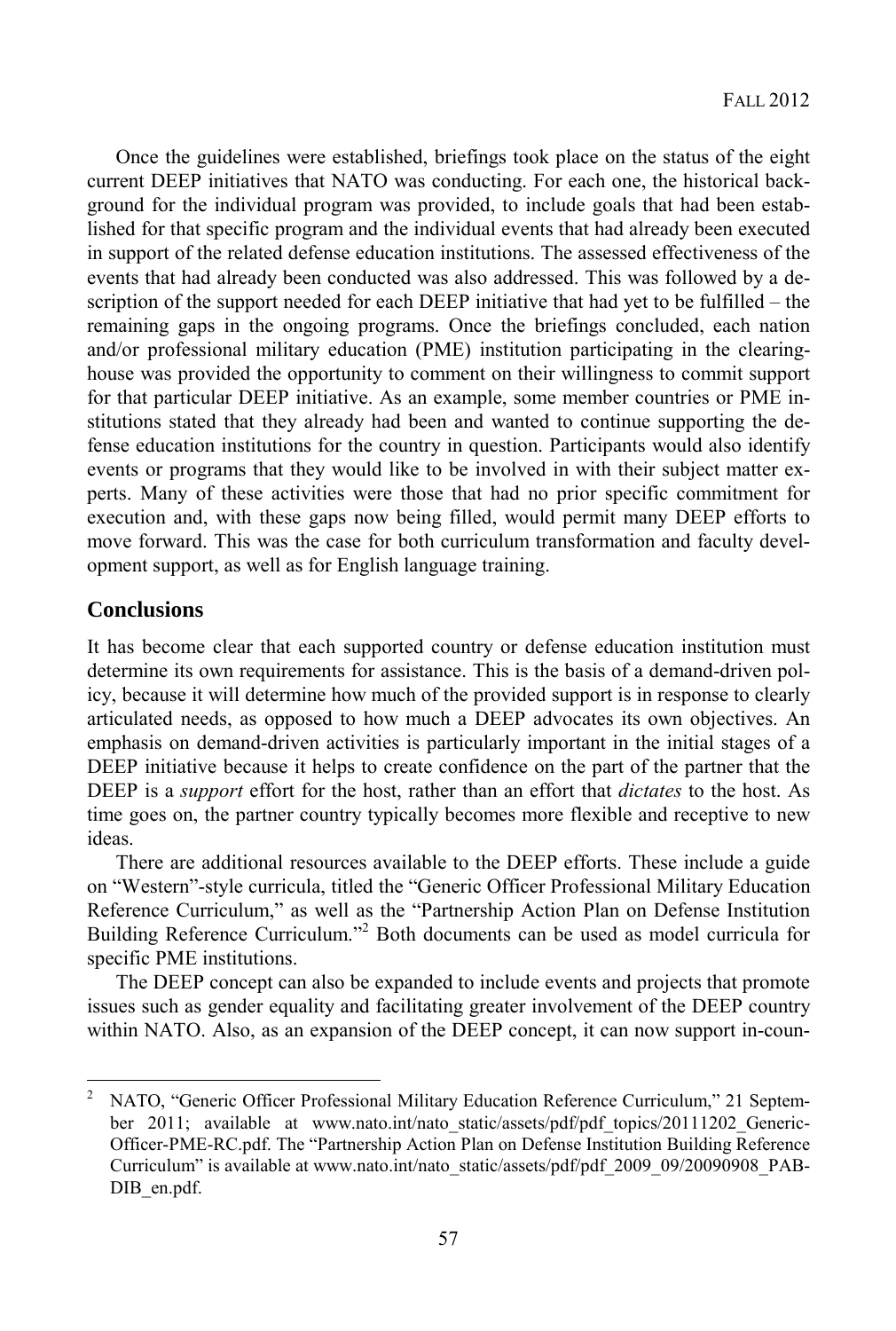try Partnership Training and Education Centers (PTEC). One such program already exists in Kazakhstan.

The concept of providing support for defense education is also being considered for countries and defense education institutions beyond the initial partners. This might include the nations of the NATO Mediterranean Dialogue and Istanbul Cooperation Initiative groups, or partners across the globe involved in a partnership program with NATO. In effect, the opportunities to assist in defense education transformation will remain numerous, and will likely only be limited by the capacity of the DEEP supporting members themselves.

### **Next Steps**

A secretariat for the clearing-house was created to ensure a consistent flow of information to all participants. The secretariat will research the possibility of establishing a web site that would contain defense education clearing-house information and would provide access to all participants.

The next Functional Defense Education Clearing-House meeting will be held in late June 2013. This will allow the clearing-house to use the information typically developed by DEEPs in May and early June—when the determination of the following year's program of cooperation typically takes place—at the June meeting. Offers to host this meeting came from ACT, the PfP Consortium, and Poland. All meetings following the June 2013 meeting will then be held at six-month intervals (June and January) at rotating locations.